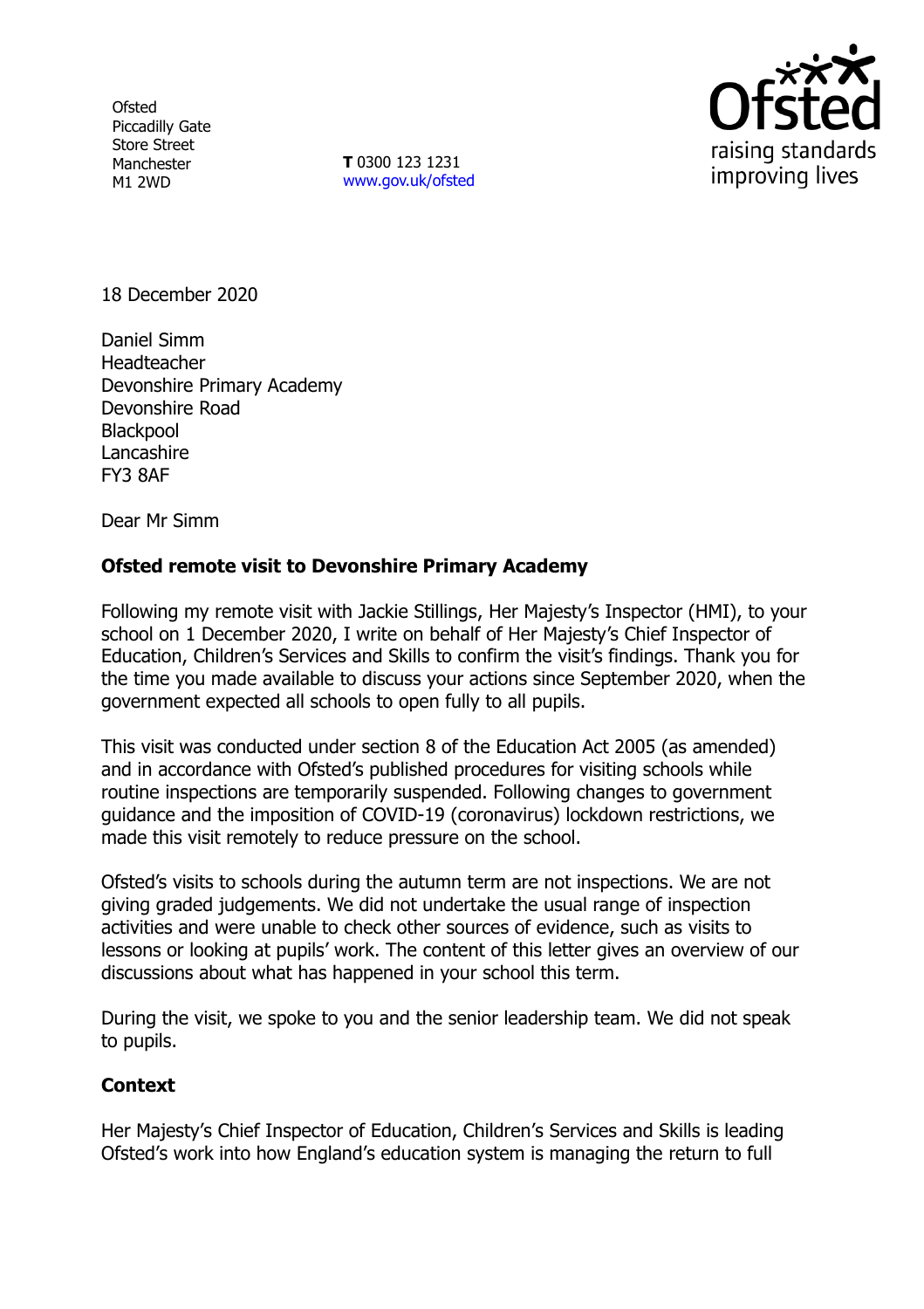

education for pupils, following an extended break in formal schooling due to the COVID-19 pandemic.

In undertaking this focused work, HMI are visiting a broad range of schools. HMI will visit a sample of:

- approximately 1,200 schools across all Ofsted grades (outstanding, good, requires improvement and inadequate)
- maintained schools, academies and free schools, special schools and centres of alternative provision, including those in cities, and coastal, town or rural communities.

The information from this visit will feed into Ofsted's national reporting so that the insights can be shared with the government and the education sector. We did not find any significant concerns during the visit. In such a case, an inspection report would be published on our website and available to parents and carers.

We did not consider your response to COVID-19 during the spring and summer terms 2020, when the school was not open to all pupils.

## **From this visit, inspectors noted that:**

- Since September 2020, just over half of pupils have had to study from home.
- $\blacksquare$  Pupils are studying the usual range of curriculum subjects.
- Teachers' assessments have identified that younger pupils have developed gaps in their phonics knowledge. Staff are providing extra phonics sessions so that pupils can revisit the learning that they have forgotten. Older pupils are spending more time working on their comprehension skills, to enable them to catch up on lost learning from the summer term 2020.
- In mathematics, teachers' checks show that some pupils have fallen behind due to learning that was missed in the summer term. Staff are adapting the mathematics curriculum to include this lost learning, and are providing more opportunities each week to help pupils get back on track.
- In subjects other than English and mathematics, teachers have identified the curriculum content that pupils missed during the summer term. Teachers are adapting their plans so that missed subject content is included in the units of work that are taught this academic year.
- Staff have provided a range of online and paper-based resources for pupils who have been unable to attend school due to COVID-19. Most of the activities set consolidate what pupils have been learning in school the previous week. You told us that staff provide feedback for pupils on the work that they complete at home.